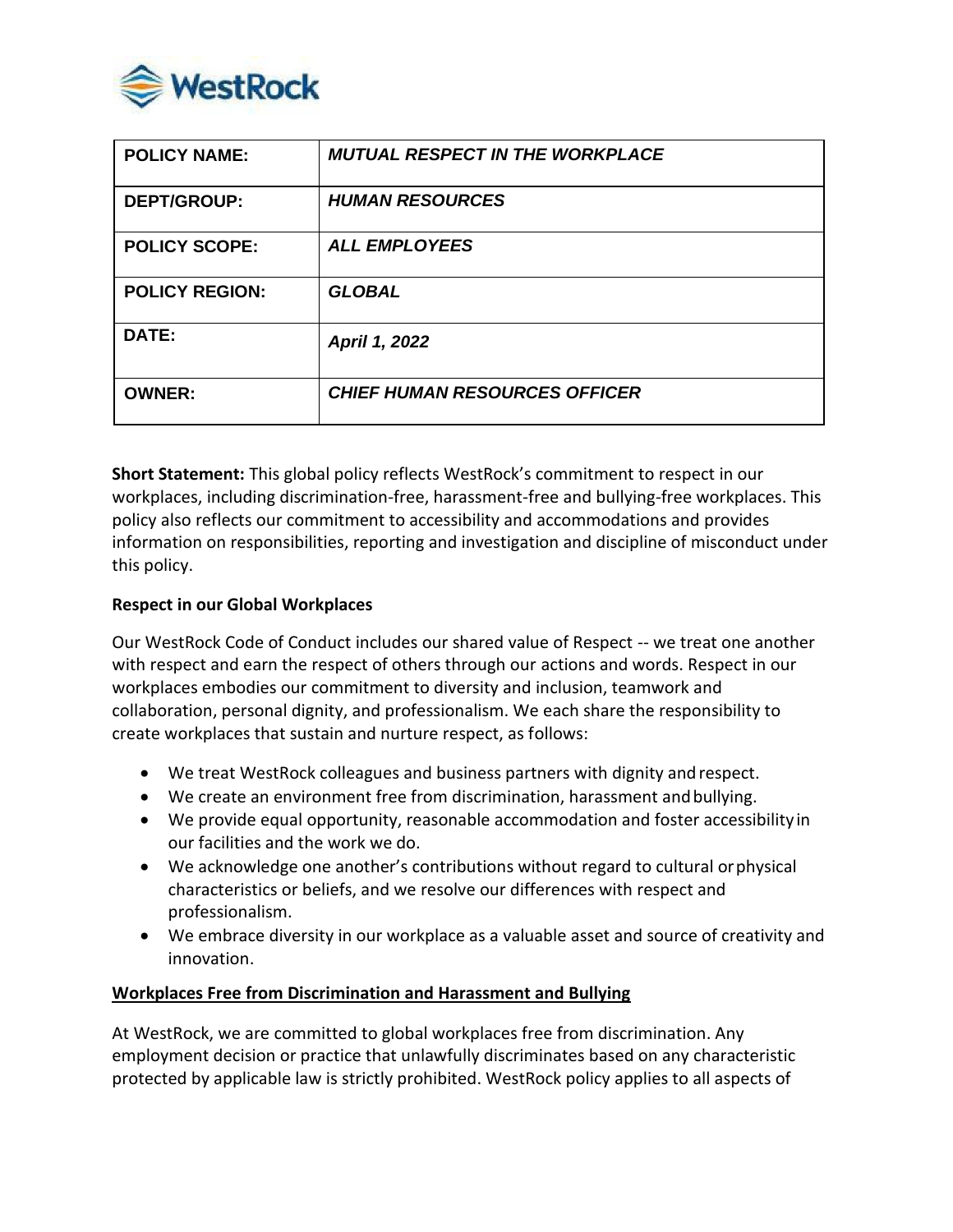employment, including recruitment, hiring, selection for training, transfer, promotion, discipline and separation.

The types of characteristics protected by law vary across our global locations. Examples of protected characteristics can include, but are not limited to, race, gender, color, national or ethnic origin, religion, age, sexual orientation, gender identity or expression, pregnancy, and disability. Please consult your region, country, state or local policies for additional guidance which may exist specific to your work location.

# *Harassment-free and Bullying-free*

WestRock is committed to providing workplaces free from harassment and bullying. This commitment includes not just conduct inside WestRock's workplaces, but also any work-related conduct that may take place outside of the workplace, such as on business trips, during business meetings and business-related social events and, in some circumstances, conduct unrelated to work, such as conduct that occurs online or on social media, but which has an impact on the workplace. This policy applies to all WestRock employees and to third parties, such as temporary workers, contractors, vendors, customers and third-party service providers performing work for WestRock or at WestRock locations. Whether conduct is offensive or unwelcome is based on the viewpoint of a reasonable person.

Harassment can be a single unwelcome event or an unwelcome pattern of conduct that is based on a characteristic protected by applicable law, the effect of which is to create a work environment that a reasonable person would consider hostile, offensive or intimidating.

Examples of events or conduct that may constitute harassment, singly or in combination, include, but are not limited to, the following:

- Inappropriate physical contact or horseplay;
- Offensive or intimidating comments or gestures or insensitive jokes or pranks;
- Sending or displaying offensive materials;
- Mocking, mimicking or belittling a person or making derogatory or stereotypical remarks based on a protected characteristic; and/or
- Shunning or deliberately excluding someone because of a protected characteristic.

Harassing conduct can come in many forms, such as face-to face interactions, e-mail, social media, texts, documents, message boards, pictures, symbols or objects. People can be harassed even if they are not the intended target. Petty slights, annoyances, and isolated incidents (unless extremely serious) generally will not rise to the level of harassment.

Sexual harassment is unwelcome verbal or physical conduct of a sexual nature which makes the person feel offended, humiliated and/or intimidated. It can include unwelcome sexual advances, requests for sexual favors, including situations where an employee is asked to engage in sexual activity as a term or condition of their employment, as well as situations which interfere with an employee's work performance or create an intimidating, hostile, humiliating or offensive working environment for an employee, or for third parties, including but not limited to temporary workers and contractors.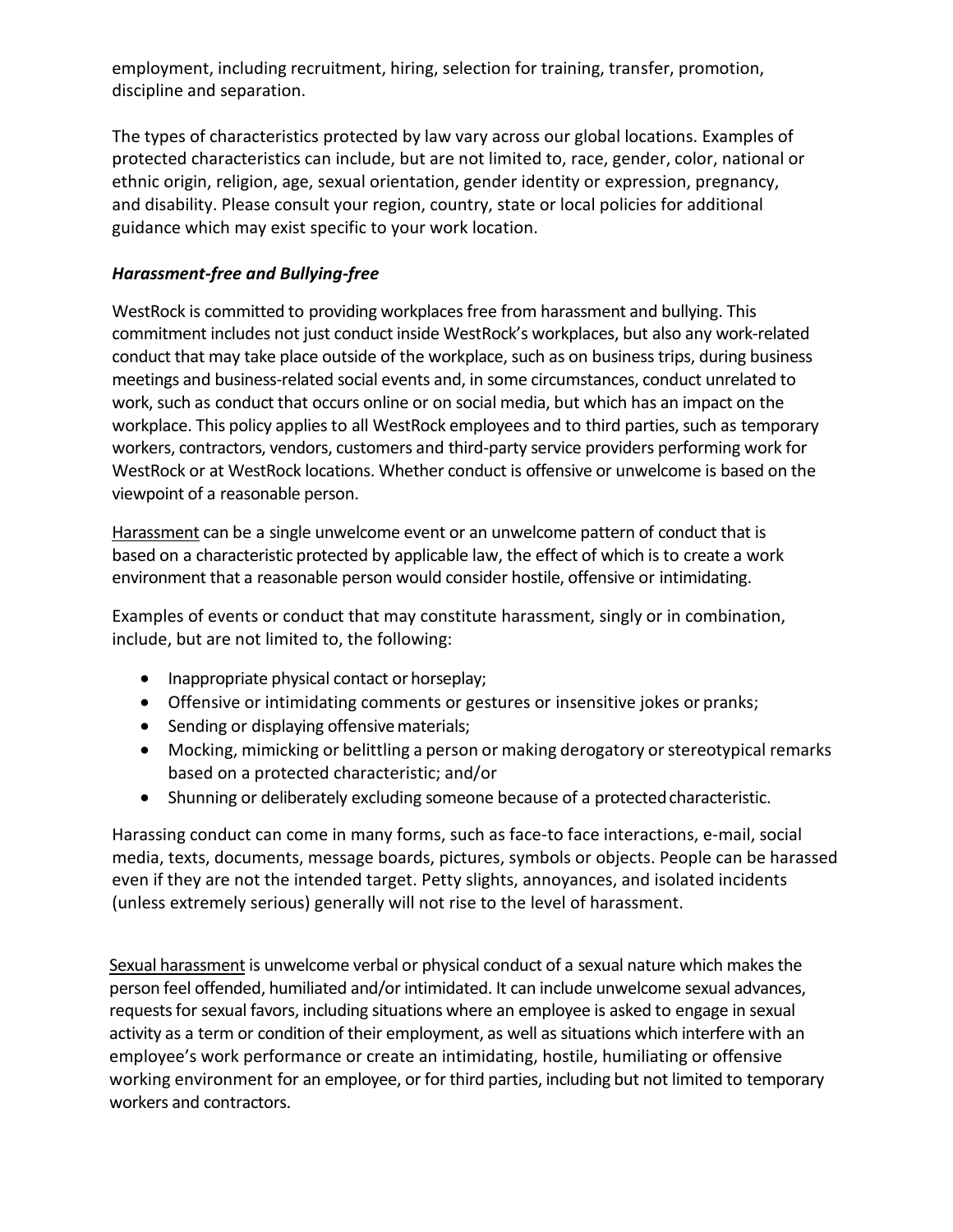Examples of conduct that may constitute sexual harassment, singly or in combination, may include, but are not limited to, the following:

- Inappropriate sexual advances, physical contact or physical violence;
- Continued and unwelcome suggestions (verbally, or through gestures or conduct) for dating, romance, social or sexual activity;
- Sexually suggestive comments, offensive jokes, or lewd or offensive horseplay, including as example comments on appearance, or sex life;
- Pornographic, offensive, suggestive, or explicit photographs, pictures or drawings; and/or
- Suggestions or threats that sexual favors or submission to sexual activity may affect one's job, performance evaluation, or working conditions, including as example social invitations for dates or physical intimacy.

Sexual harassment is not confined to male-female interactions. Anyone can be a victim of sexual harassment, and it can include conduct between members of the same sex.

Bullying is repeated, unwanted or abusive conduct that a reasonable person would find hostile, offensive, and unrelated to WestRock's legitimate business interests. Bullying may include, but is not limited to:

- repeated verbal abuse, such as derogatory remarks, insults and epithets;
- verbal or physical conduct that a reasonable person would find threatening, intimidating or humiliating; and/or
- malicious undermining of a person's workperformance.

Legitimate, reasonable and constructive feedback of an employee's performance or behavior or a reasonable instruction given to employees during their employment will not amount to bullying or abusive conduct on its own.

## **Equality of Opportunity, Accessibility and Accommodation**

WestRock is committed to providing equality of opportunity for applicants and employees. It is WestRock policy that all employees and applicants otherwise eligible for employment will be evaluated on their individual merit and qualifications for the work to be performed. WestRock policy applies to all aspects of employment, including recruitment, hiring, selection for training, transfer, promotion, discipline and separation. WestRock provides reasonable accommodation/adjustments related to a disability and/or other legally protected status where such accommodation/adjustment enables access to our workplace and/or enables individuals to carry out the essential functions of their jobs and the accommodation/adjustment does not pose an undue burden on the business. Eligibility for accommodations is not contingent on length of service.

The process of identifying an appropriate workplace accommodation/adjustment is fact-based and individualized requiring collaboration and consultation between the employee and the business.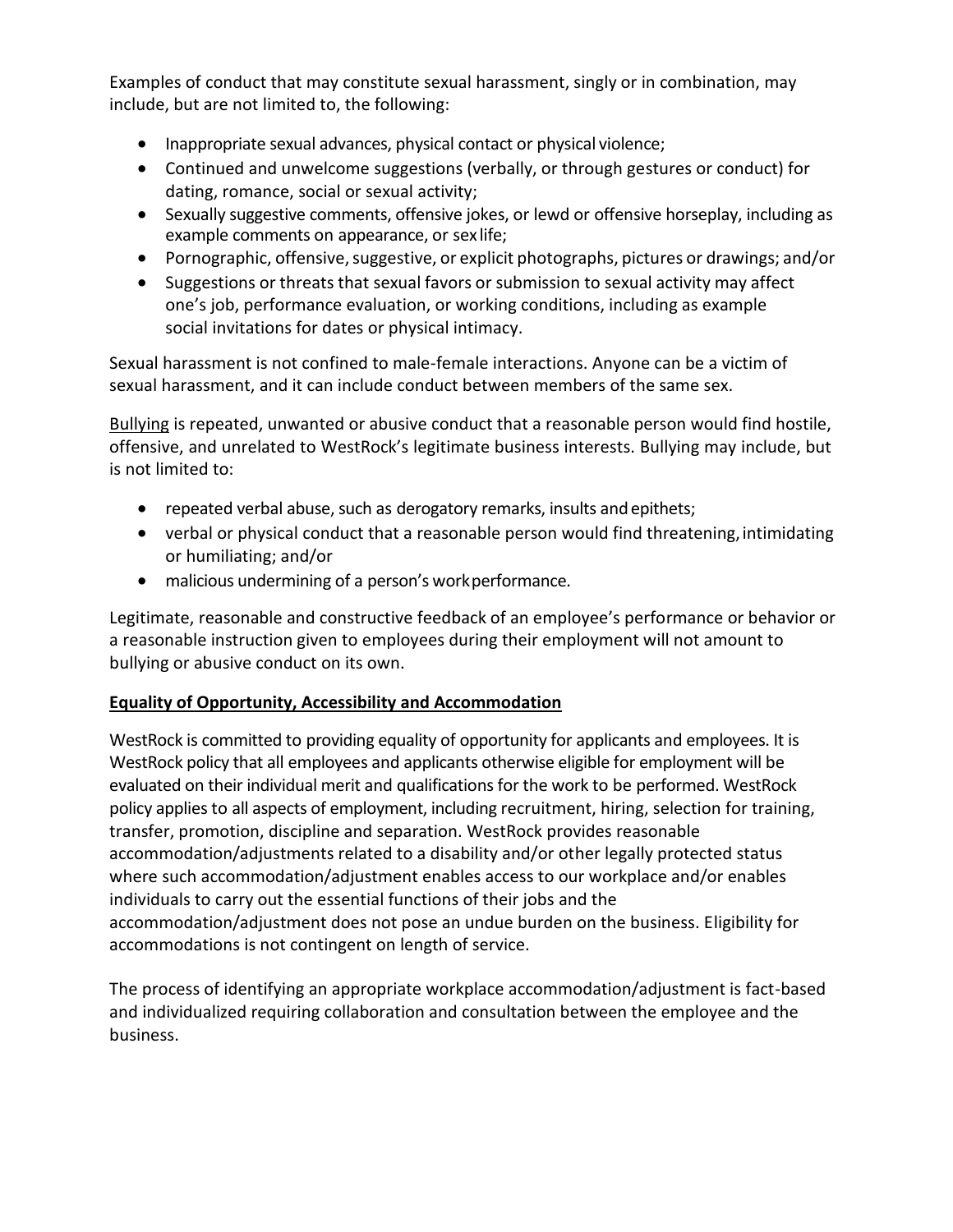Workplace accommodation/adjustment: If you need an accommodation/adjustment in the workplace related to a disability, religion, and/or other legally protected status, please complete the *Request for Accommodation or Adjustment Form* attached to this policy to begin the interactive review process with your local HR contact (or designee). Third party contractors or vendors should consult their employer to begin this process.

Hiring process accommodation/adjustment: If you believe you need an accommodation/adjustment related to a disability and/or other legally protected status in the application, recruitment or hiring process, please email [ada.requests@westrock.com](mailto:ada.requests@westrock.com)

# **Diversity and Inclusion**

Diverse perspectives encourage different solutions and inclusion encourages ideas. We welcome new ways of thinking and work hard to cultivate an environment where everyone's voice can be heard. Diversity reflects all the ways we are unique and different. At WestRock, it also includes our similarities, as we generally have much more in common than we do differences. Inclusion is fostering an environment in which our co-workers can proudly bring themselves to work every day and it gives them the opportunity to contribute their best. We believe that when we embrace our differences and intentionally include everyone, all our stakeholders – our co-workers, our customers, our suppliers, our investors and the communities where we live and work – have the greatest opportunity to win together to drive superior results and to maximize shareholder value.

## **Freedom of Association**

Where employees are represented by a legally recognized union or works council, we are committed to establishing a constructive dialogue and bargaining in good faith with their freely chosen representatives.

## **Forced Labor, Human Trafficking and Child Labor**

WestRock prohibits the hiring or employment of individuals who are under 18 years of age. To the extent that applicable law is more restrictive, WestRock will comply with local child labor laws.

WestRock prohibits the use of all forms of forced labor, including prison labor, indentured labor, bonded labor, military labor, modern forms of slavery and any form of human trafficking.

In the unlikely case that any prohibited labor under this Policy is identified within our operations, WestRock would take immediate remedial action based upon the facts as discovered, and as appropriate for the situation.

## **Work Hours, Wages and Benefits**

WestRock compensates employees competitively relative to the industry and relevant local labor market, as well as the employee's skill, education and experience, and in accordance with the terms of any applicable collective bargaining agreements. We work to ensure full compliance with all applicable wage, work hours, overtime, and benefits laws.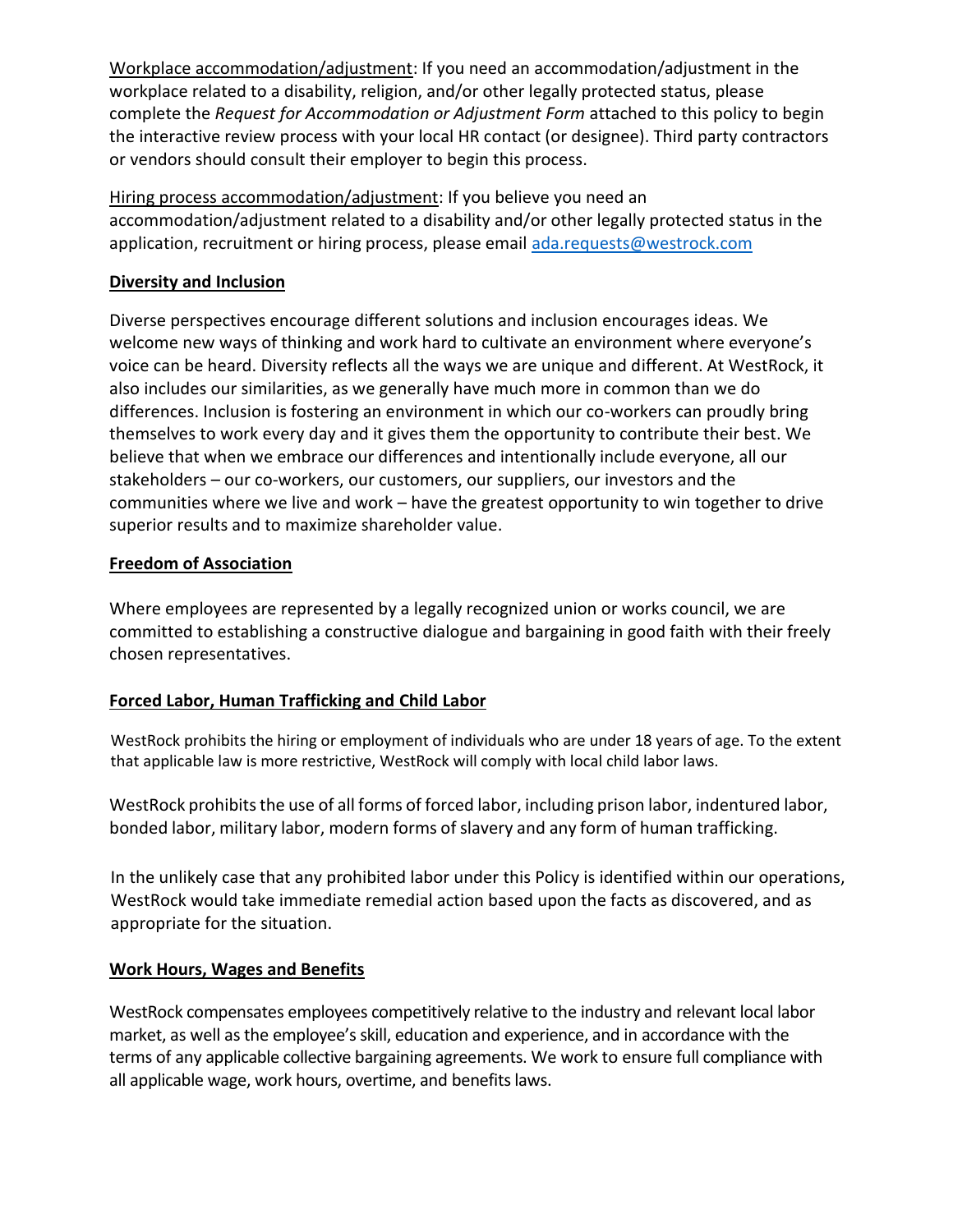#### **Responsibilities, Reporting and Investigations**

Creating a workplace founded on respect requires the active participation of every WestRock employee. We must all be familiar with this policy and we must address or report conduct when we believe in good faith that such conduct violates this policy.

If you observe inappropriate conduct or believe you are being discriminated against, harassed or bullied, you must report that conduct. All reports of discrimination, harassment or bullying will be investigated promptly, and confidentiality will be maintained to the greatest extent possible. If you have concerns for your security or safety related to or arising from discrimination, harassment, bullying or any other circumstance please consult *[WestRock's Workplace](https://westrockco.sharepoint.com/sites/PoliciesProcedures/Shared%20Documents/WR%20Workplace%20Violence%20Policy%20FINAL.pdf) Violence [Policy](https://westrockco.sharepoint.com/sites/PoliciesProcedures/Shared%20Documents/WR%20Workplace%20Violence%20Policy%20FINAL.pdf)*.

Supervisors and managers are held to the highest standards of conduct as leaders within our company because of the trust that is placed in them to direct, manage, coach and support WestRock employees. Supervisors and managers who know of or who are made aware of conduct that may violate this policy must immediately report the conduct to Human Resources, Legal or Compliance, as noted below. Failure to do so may have disciplinary consequences, up to and including termination.

Many instances of misconduct or perceived misconduct under this policy can be resolved respectfully and professionally among WestRock employees through communication, such as by expressing discomfort or by explaining that the conduct is hurtful, belittling or disrespectful. If the conduct does not stop or you are uncomfortable with direct communication for any reason, then you must report the conduct in another manner. Our shared goal is to end any conduct that violates this policy.

WestRock has numerous ways to report conduct that may violate this policy:

- Employees are encouraged to work with local management and HR where appropriate to resolve issues.
- Employees may also contact corporate HR representatives, such as their HR Business Partner, HR Vice President or the Chief Human ResourcesOfficer.
- Employees may also report directly to the legal department or to the Chief Compliance Officer.
- Complaints may also be submitted via the WestRock Compliance Line. Look for the compliance line poster at your location or refer to the WestRock intranet for countryspecific, toll-free dialing instructions [\(click here to view the compliance line poster\)](https://westrockco.sharepoint.com/sites/EthicsCompliance/SitePages/Compliance-Line.aspx). You may also send your concern by email to [complianceline@westrock.com,](mailto:complianceline@westrock.com) on the web at [https://westrock.alertline.com/gcs/welcome,](https://westrock.alertline.com/gcs/welcome) or by mail to:

WestRock Compliance Line Attn: Legal Department 1000 Abernathy Road NE, Suite 125 Atlanta, GA 30028 USA

WestRock will investigate and resolve appropriately all reports of misconduct under this policy.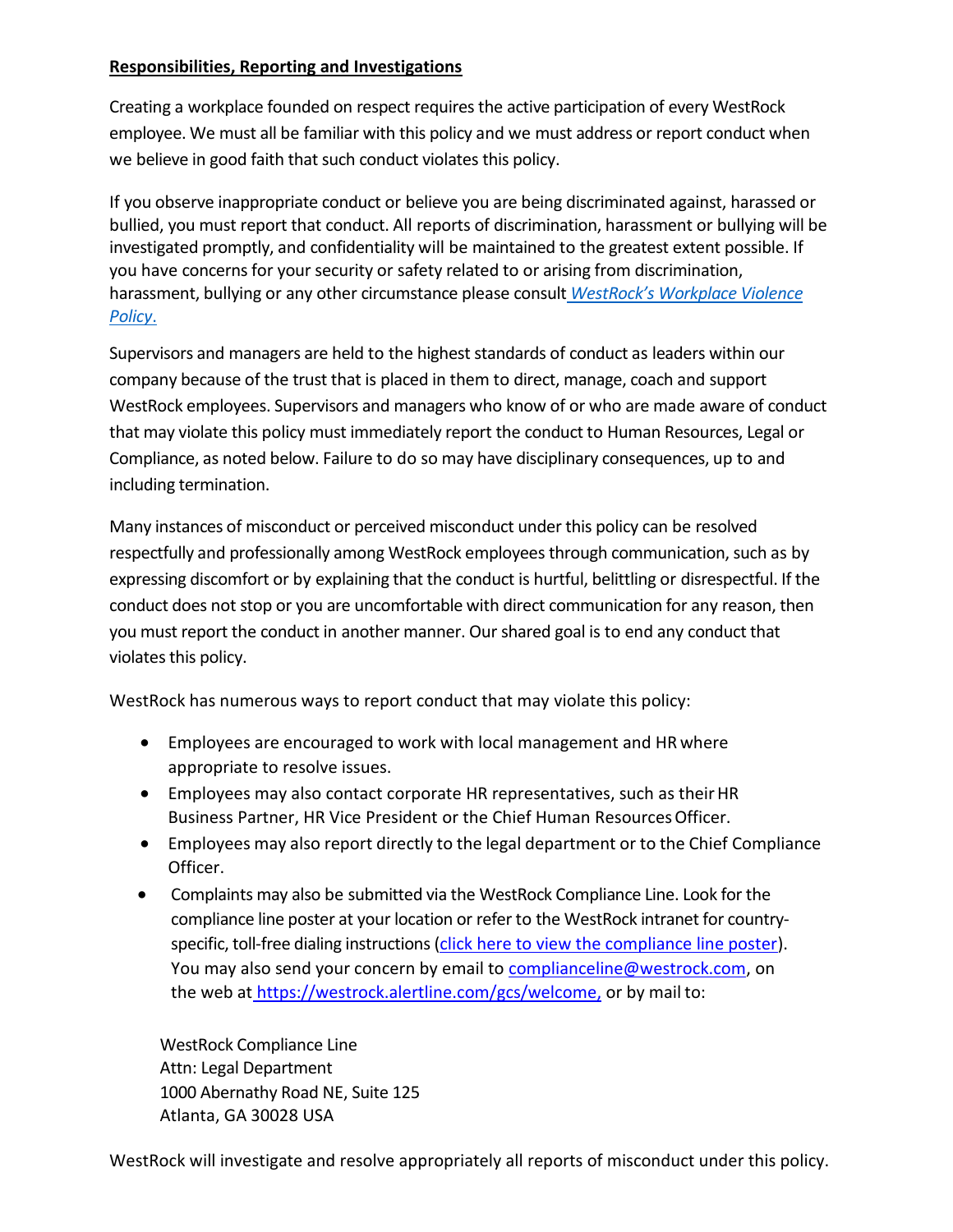#### **Retaliation Free Workplace**

Retaliation for reporting conduct that may violate this policy or for participating in any investigation under this policy is not tolerated. Retaliation includes any material adverse employment action against an employee because the employee has complained in good faith about or resisted misconduct under this policy, including unlawful harassment, discrimination, bullying or retaliation, or because he or she has cooperated in or assisted with an investigation or in a legal proceeding. Retaliation under this policy can include:

- any action taken to materially adversely impact the terms of conditions of an employee's employment, such as reprimand, transfer, increased scrutiny, or making work more difficult;
- threatening, marginalizing or otherwise generating or exhibiting hostility to another employee because of their involvement in reporting or investigating misconduct;or
- any conduct which has the purpose of discouraging employees from resisting or complaining about conduct they believe in good faith is improper.

Engaging in legally protected activity does not shield an employee from all discipline, including termination. Actions motivated by retaliatory and discriminatory reasons will have consequences.

#### **Discipline for Violations**

Failure to abide by this policy may result in discipline up to and including termination of employment. While the laws and customs may vary across our workplaces and geographies, our commitment to respect in our workplace is the same wherever we work. Conduct that does not constitute actionable discrimination, harassment or bullying as those terms are defined by applicable law may still violate this policy and may still result in discipline up to and including termination of employment if the conduct does not comport with WestRock's commitments in this policy.

## **Other Laws and Regulations**

If there is any discrepancy between local labor agreements, works council agreements, local law, regulations, or ordinances, the policy will be interpreted and applied in a manner consistent with those agreements, laws, regulations or ordinances.

This policy does not create a contract of employment nor it is intended to create any contractual rights or obligations. In those jurisdictions where at-will employment is permitted, the terms of this policy will not change or alter the at-will status of any employee's employment with WestRock.

The original language for this policy is English. In the event of any discrepancy between the original language version and any other version, the original language version will govern.

## **Previous Versions:**

May 1, 2021 July 1, 2018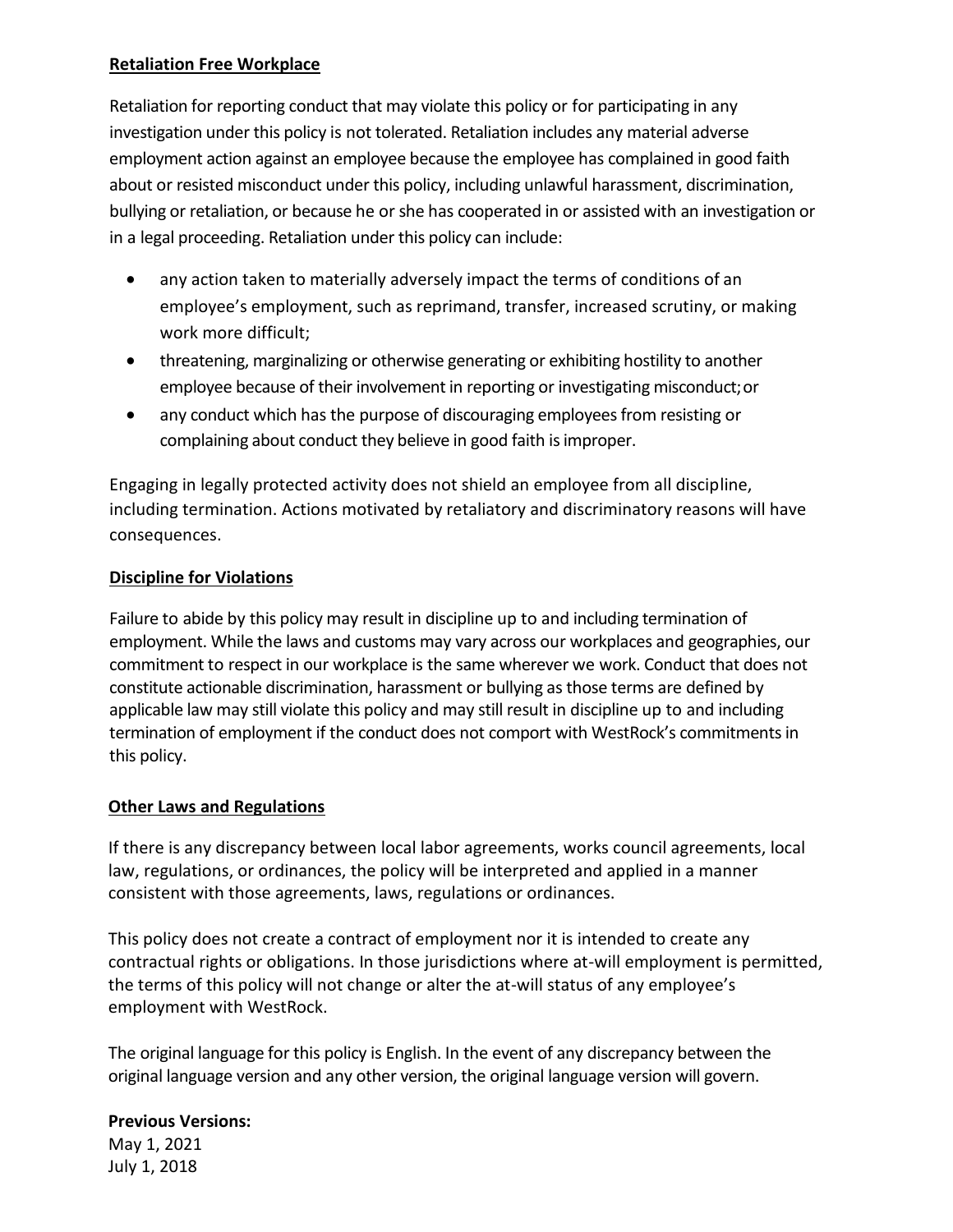

# **APPENDIX A COMPLAINT FORM**

This form is provided to aid you in submitting a complaint of bullying, discrimination, harassment, and/or retaliation to human resources. *You are not required to use this form to file a complaint*. WestRock will investigate and resolve appropriately all reports of misconduct.

#### **Instructions**

Please complete all applicable sections of this form. It is important to be as specific as possible in your complaint so that WestRock may fully investigate the conduct alleged. Please include all information you believe should be considered in an investigation. You are not limited to the space provided. WestRock encourages you to attach any additional materials that may assist us in investigating your claim.

#### **Details of Complaint**

Reporting Employee Name: Title: Title: Date: Date: Date:

• Identify the individual(s) who experienced the alleged conduct:

• Identify the individual(s) who committed the alleged conduct:

- Has anyone else witnessed the alleged conduct? If yes, please identify those individuals:
- Identify (to the best of your knowledge) when the bullying, discrimination, harassment, and/or retaliation occurred. If it occurred over a period of time or continues to occur, identify that period of time: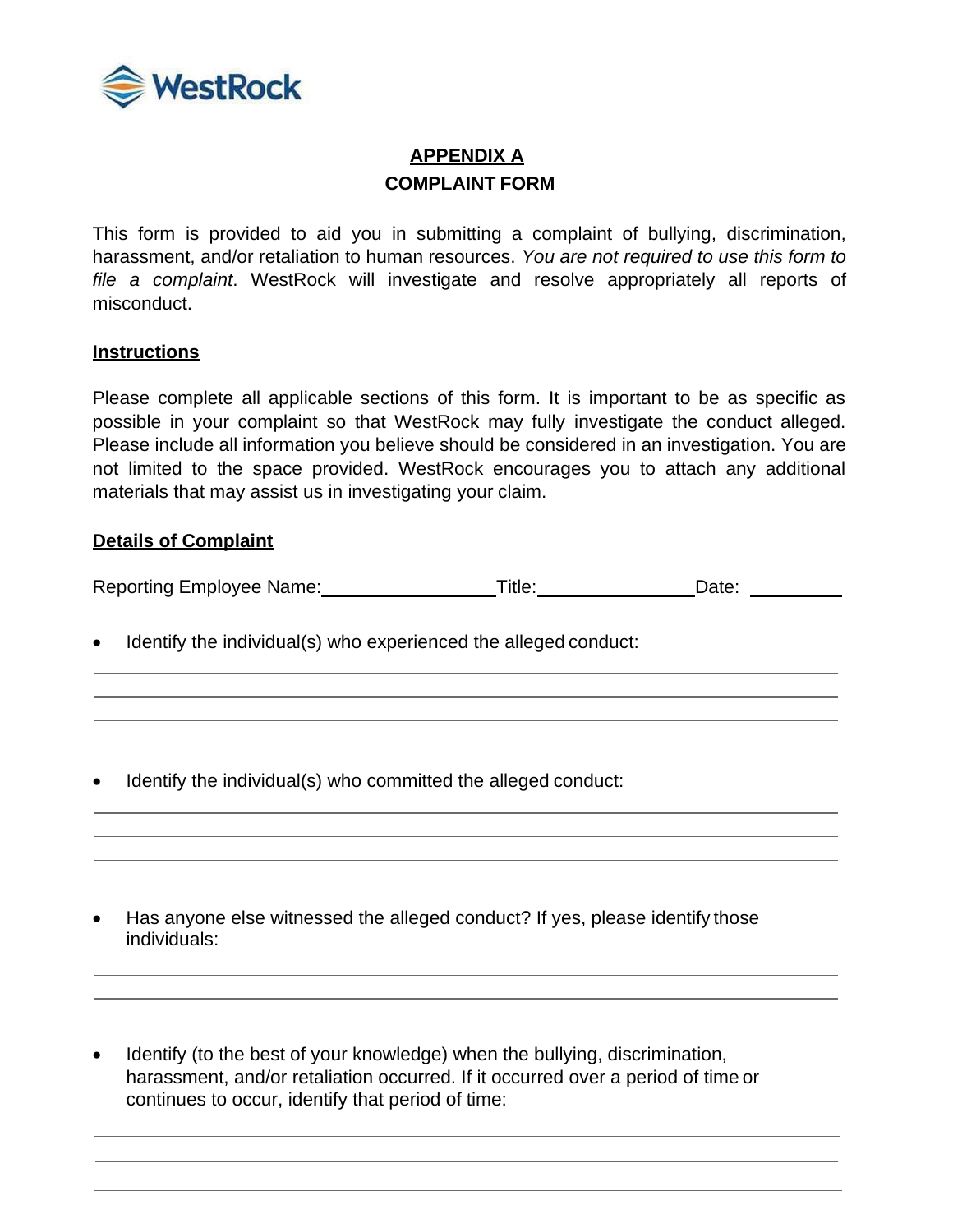

• Have you previously reported or complained about the alleged conduct to anyone at WestRock? If so, please identify the person to whom you reported the conduct and the date of the report:

• Describe in detail the facts that form the basis of this complaint (attach additional sheets of paper if necessary):

• Is there any evidence (e.g., documents, emails, videotapes, audiotapes, or other records or materials) we should review? If yes, please identify and describe all such evidence and/or attach it to this complaint:

I acknowledge that I have read and understand the above information. I certify that to the best of my knowledge, the information I have provided is accurate. I understand and acknowledge that a copy of this complaint and any attachments may be viewed by appropriate Company representatives involved in the investigation of this complaint.

Employee Signature **Date** 

APPENDIX A – Global Mutual Respect in the Workplace Policy